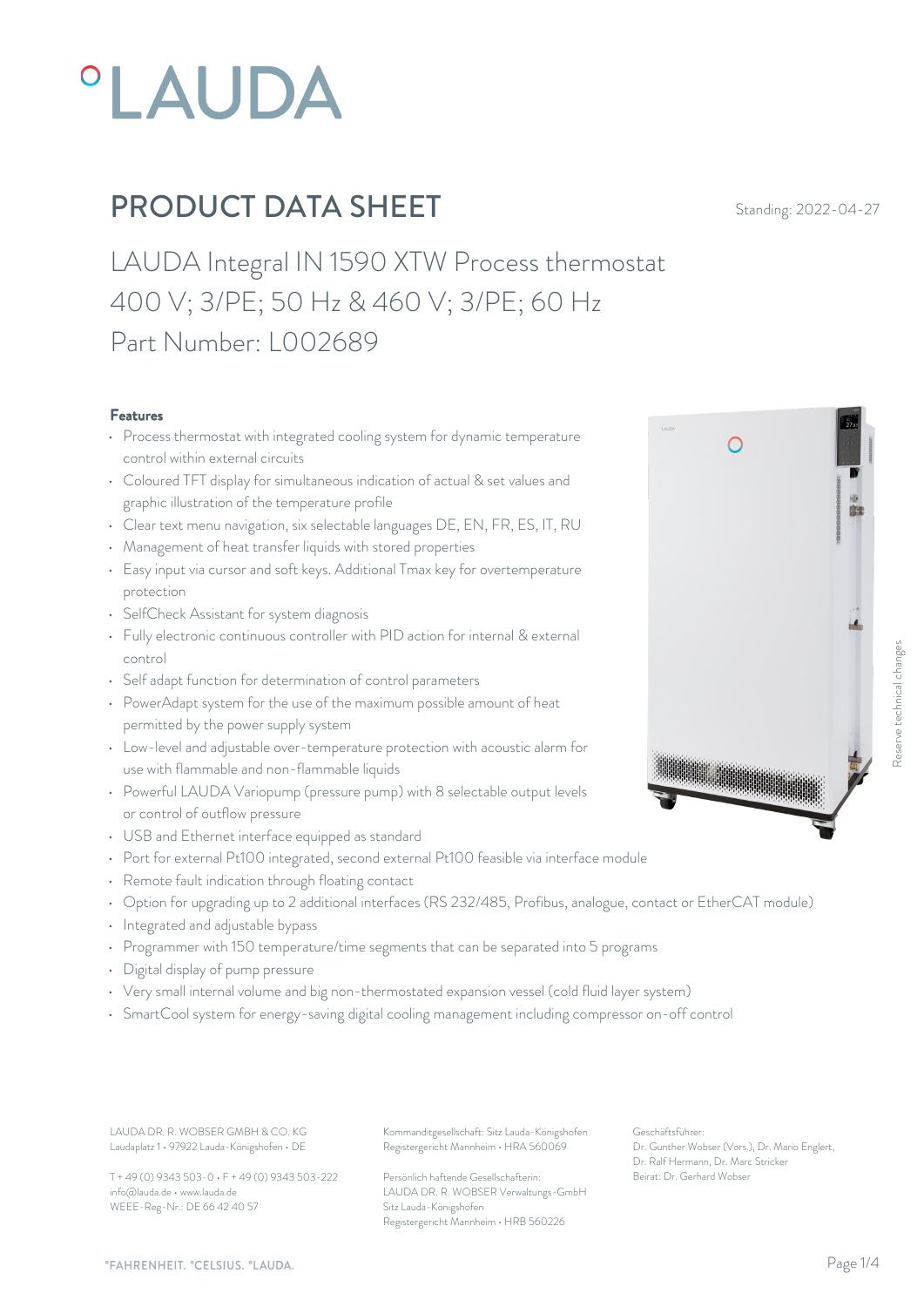

LAUDA Integral IN 1590 XTW Process thermostat 400 V; 3/PE; 50 Hz & 460 V; 3/PE; 60 Hz Part Number: L002689

#### Features

- Integrated web server for browser based operation in local area networks via PC, tablet or smart phone, secure data transfer due to authentication procedure and encryption
- Condenser cooling Water
- Utilises traditional refrigerants (HFCs) in accordance with European legislation to control F-gases (EU) 517/2014



Working temperature min. -90 °C 220 °C



Working temperature max.

Laudaplatz 1 • 97922 Lauda-Königshofen • DE

T + 49 (0) 9343 503-0 • F + 49 (0) 9343 503-222 info@lauda.de • www.lauda.de WEEE-Reg-Nr.: DE 66 42 40 57

LAUDA DR. R. WOBSER GMBH & CO. KG Kommanditgesellschaft: Sitz Lauda-Königshofen Geschäftsführer: Registergericht Mannheim • HRA 560069

> Persönlich haftende Gesellschafterin: Beirat: Dr. Gerhard Wobse LAUDA DR. R. WOBSER Verwaltungs-GmbH Sitz Lauda-Königshofen Registergericht Mannheim • HRB 560226

Geschäftsführer: Dr. Gunther Wobser (Vors.), Dr. Mario Englert, Dr. Ralf Hermann, Dr. Marc Stricker Beschäftsführer:<br>Dr. Gunther Wobser (Vors.), Dr. Mario Englert,<br>Dr. Ralf Hermann, Dr. Marc Stricker<br>Beirat: Dr. Gerhard Wobser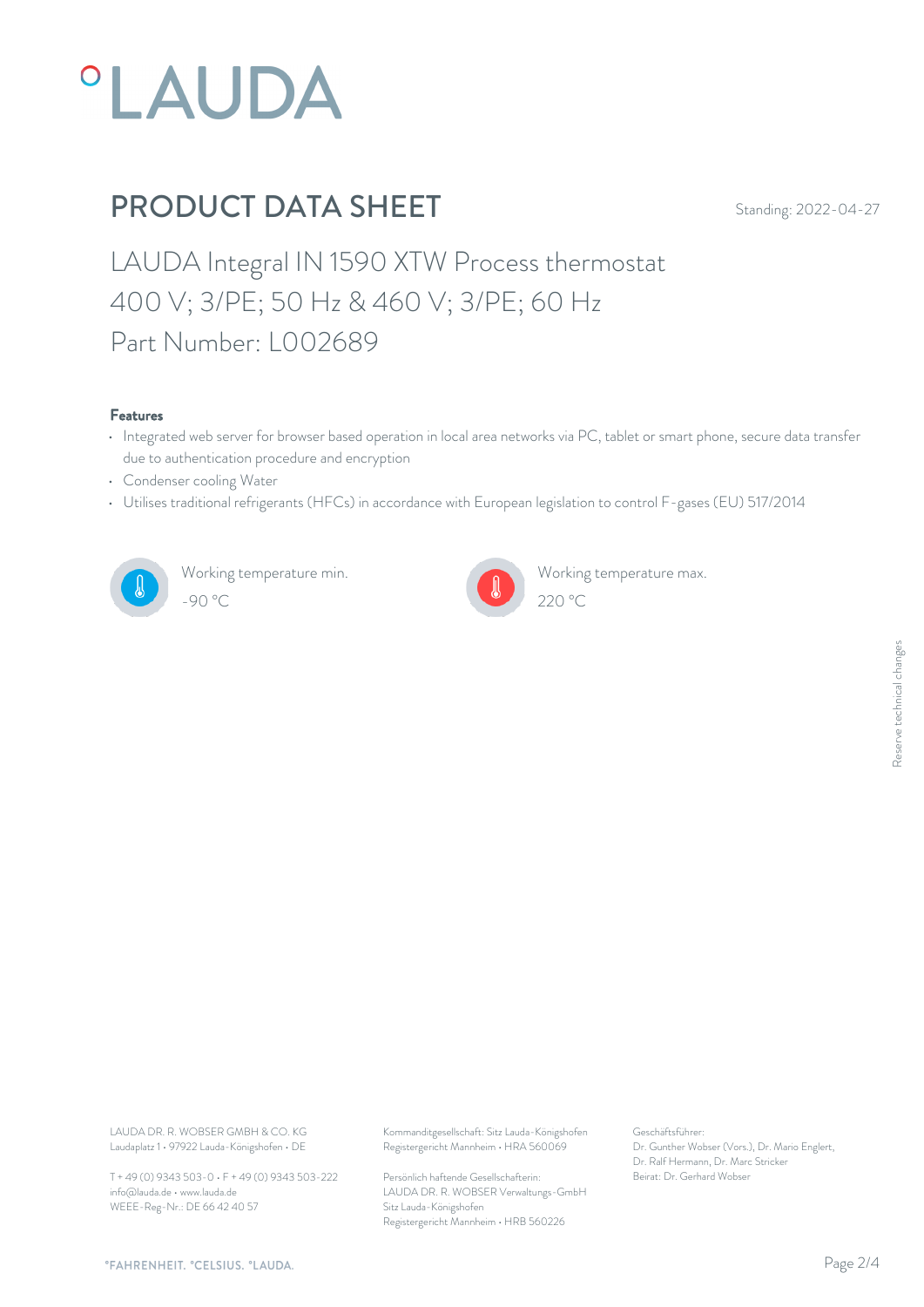

LAUDA Integral IN 1590 XTW Process thermostat 400 V; 3/PE; 50 Hz & 460 V; 3/PE; 60 Hz Part Number: L002689

### Technical Features (according to DIN 12876)

| Working temperature range                     | -90  220 °C         |                                             |  |
|-----------------------------------------------|---------------------|---------------------------------------------|--|
| Ambient temperature range                     | 540 °C              |                                             |  |
| Temperature stability                         | $0.05 \pm K$        |                                             |  |
| Heater power max.                             | 12 kW               |                                             |  |
| Power consumption max.                        | 19 kW               |                                             |  |
| Current max.                                  | 25 A                |                                             |  |
| Pump Pressure max.                            | 3.1 bar             |                                             |  |
| Pump flow rate pressure max.                  | 65 L/min            |                                             |  |
| In / Outlet connection thread (outside)       | $M38 \times 1,5$    |                                             |  |
| Inlet/outlet hose size                        | $1^{\rm n}$         |                                             |  |
| Filling volume min.                           | 10 L                |                                             |  |
| Filling volume max.                           | 30.6L               |                                             |  |
| Water cooling connection thread (outside)     | $3/4$ "             |                                             |  |
| Recommended cooling water temperature         | 15 °C               |                                             |  |
| Cooling water flow rate                       | 26 L/min            |                                             |  |
| Recommended pressure difference cooling water | 3 bar               |                                             |  |
| Pressure difference cooling water min.        | 0.8 <sub>bar</sub>  |                                             |  |
| Max. pressure difference cooling water        | 10 bar              |                                             |  |
| Maximal pressure cooling water                | 10 bar              |                                             |  |
| Overall dimensions (WxDxH)                    | 760 x 650 x 1605 mm |                                             |  |
| Weight                                        | 356 kg              |                                             |  |
| Noise level                                   | 65 dB(A)            |                                             |  |
| Refrigerant stage 1                           |                     | R-449A (GWP 1397); 3.400 kg; 4.7 t CO2-eq   |  |
| Refrigerant stage 2                           |                     | R-508B (GWP 13400); 1.800 kg; 24.1 t CO2-eq |  |
| Power supply                                  |                     | 400 V; 3/PE; 50 Hz & 460 V; 3/PE; 60 Hz     |  |

T + 49 (0) 9343 503-0 • F + 49 (0) 9343 503-222 info@lauda.de • www.lauda.de WEEE-Reg-Nr.: DE 66 42 40 57

> Persönlich haftende Gesellschafterin: Beirat: Dr. Gerhard Wobse LAUDA DR. R. WOBSER Verwaltungs-GmbH Sitz Lauda-Königshofen Registergericht Mannheim • HRB 560226